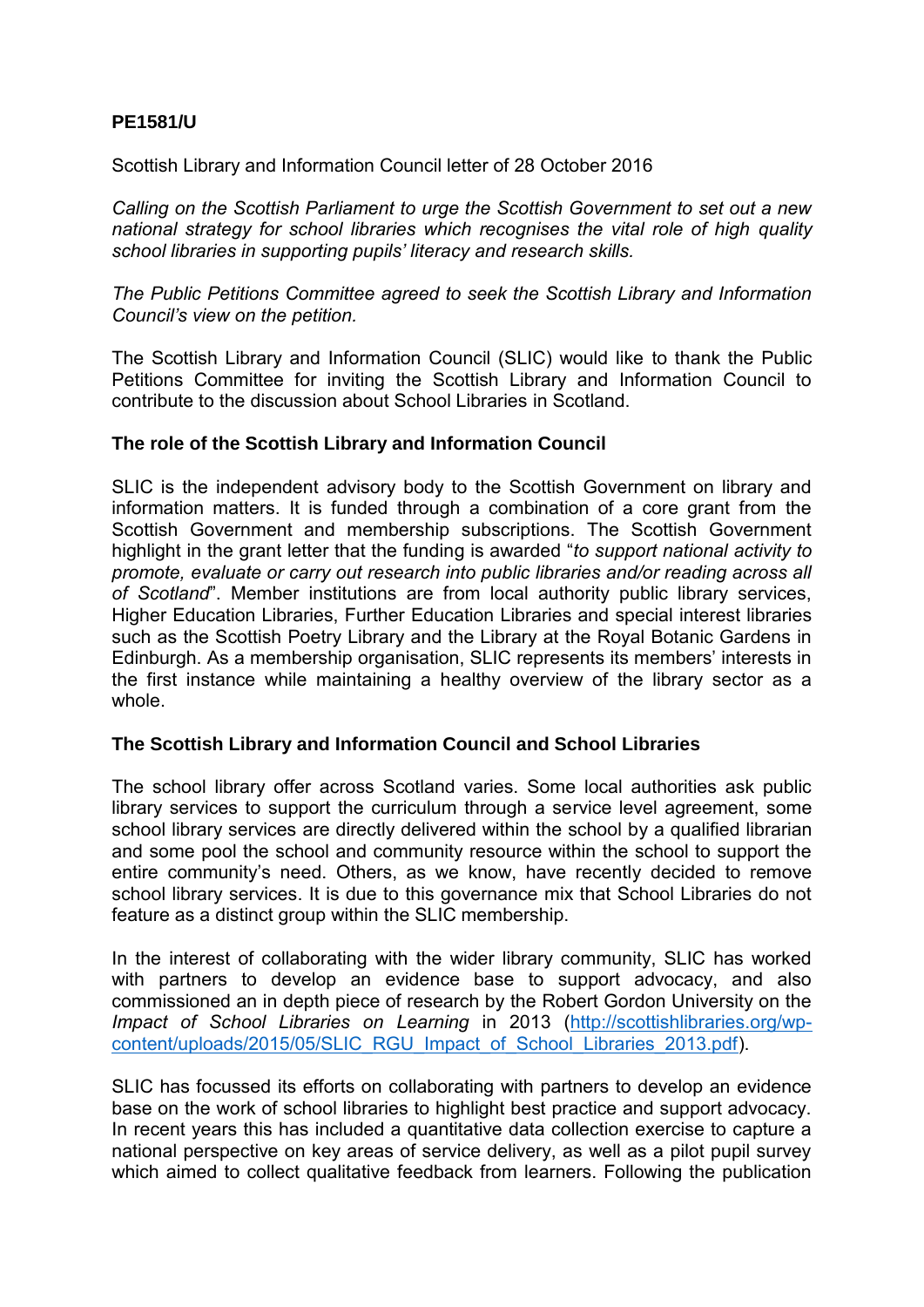of HGIOS4 (How Good Is Our School 4), SLIC convened a working group of school library managers and practitioners, earlier in 2016, to create a mapping document to embed library outcomes in the whole school self-evaluation framework. A draft document will be available early 2017.

This work built on the learning outlined in the evidence based research which the Robert Gordon University undertook.

## **The Robert Gordon University report and findings**

The report of the *Impact of School Libraries on Learning (2013)* carried out by the Robert Gordon University found that an excellent school library service supported the curriculum and improved attainment within the school.

The report states:

"*The findings reveal a considerable body of international evidence showing that school libraries impact on:* 

- *Higher test or exam scores equating to academic attainment: this includes academic attainment in the form of higher standardised test scores in reading, language arts, history and maths, and better grades in curriculum assignments or exams;*
- *Successful curriculum or learning outcomes, including information literacy: this includes higher quality project work, the development and practice of information literacy, increased knowledge and reading development;*
- *Positive attitudes towards learning: including increased motivation, improved attitude towards learning tasks, self-esteem, and wider reading for pleasure.*

 *Examination of Curriculum for Excellence documents, including experiences and outcomes for a sample of curriculum subject areas showed links with all three types of learning indicators."* 

This report evidences a direct correlation between embedding best practice in the school library environment and the positive effect on outcomes and impact.

Furthermore, SLIC supports the evidence outlined in the *Impact of School Libraries on Learning (2013)* which highlights that contributing factors in best practise are:

- A qualified, full-time librarian, who is proactive and has managerial status;
- The availability of support staff to undertake routine tasks enabling the librarian to initiate instructional, collaborative and promotional activities as well as professional duties to support collection development;
- A library that supports physical and virtual access to resources in the library, classrooms and at home, during school hours and beyond;
- An adequate physical and virtual collection that is current, diverse and supports the curriculum as well as appealing to students' leisure needs;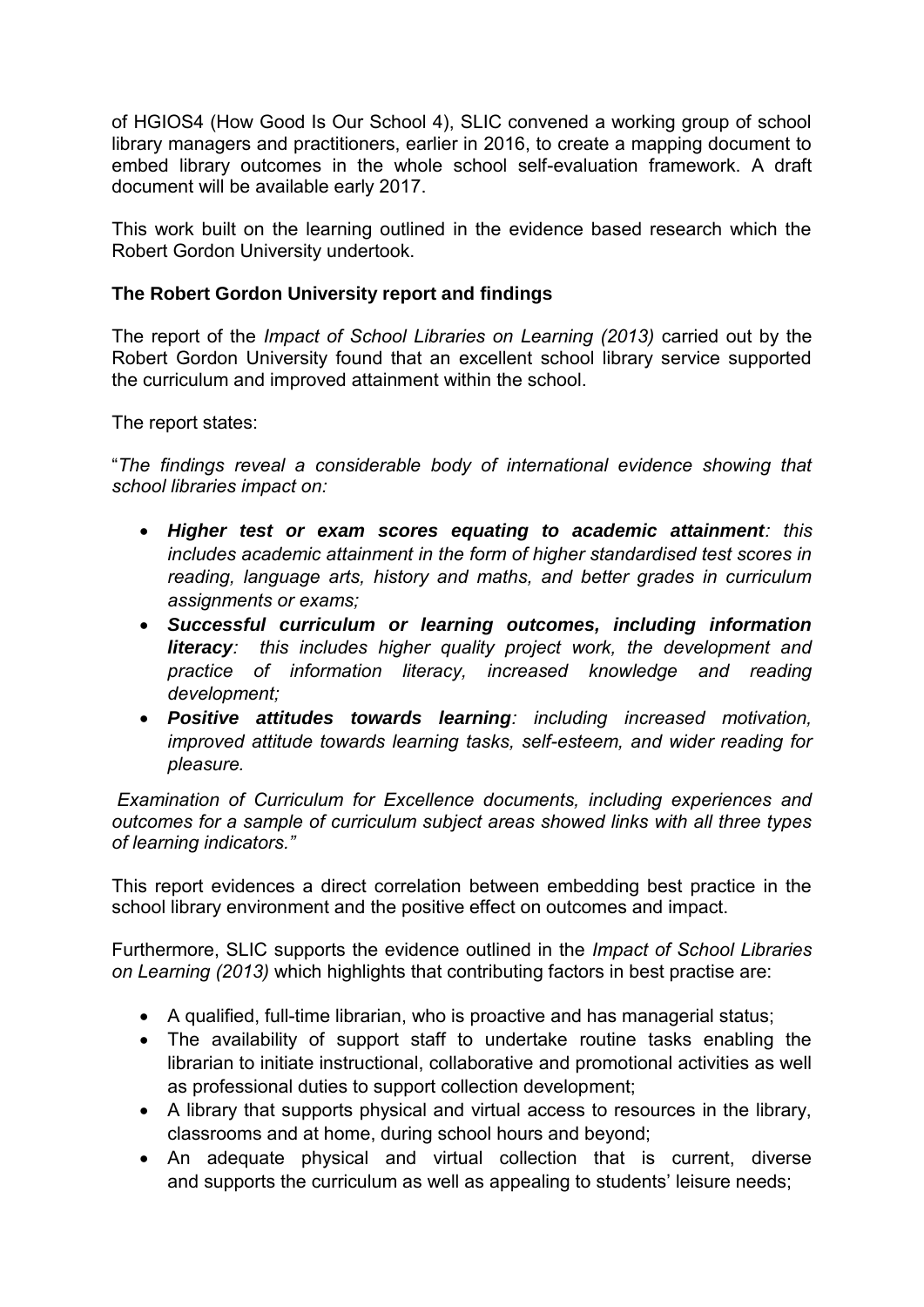- Networked technology to support information access and use, and knowledge building and dissemination;
- Instruction that supports individual and curriculum needs of students and teachers, encompassing subject content, information literacy and voluntary reading interests;
- Collaboration with teaching colleagues, senior management, librarian colleagues and outside agencies, including library services, to ensure the most appropriate services are delivered in support of learning.

### **The wider role of libraries in supporting educational attainment**

SLIC is unequivocal in its support for achieving better educational attainment across Scotland and reducing inequalities. SLIC absolutely supports that every child should have equal access to books, reading materials and information. To this end SLIC has worked with key partners, such as Scottish Book Trust and the Reading Agency, to ensure that children and young people have equal access to materials in their local community.

Public Libraries in Scotland, through *Ambition and Opportunity: a National Strategy for Public Libraries in Scotland (2015-20)* see equal access to Reading, Literacy Support and Learning Opportunities as a core offer. Programmes such as *Bookbug*, *Play Talk Read*, *Read Write Count* are universally on offer across Scotland's Public Library network to ensure that every child has equal access to these learning resources and programmes. Local libraries work in partnership with local schools to provide information to support project work. No better example brings this to life than the uptake of the *First Minister's Reading Challenge* where the local school and the public library partnership ensures all pupils have equal access to the reading materials they need to take part in the *First Minister's Reading Challenge*.

To support these many programmes, public libraries host author/illustrator visits, participate in national reading initiatives such as the Summer Reading Challenge and Book Week Scotland. Classes from local schools regularly attend these events at their local library.

Local libraries support the curriculum by providing that space within the community to learn and explore outwith a formal learning setting. Many offer coding activity by trained library staff, all public library services have 3D printers, all public libraries are wifi enabled and all public libraries can support information needs.

Co-operation and the development of excellent public services is a key strategic aim within *Ambition and Opportunity*. Given the differing governance models, identified above, for School Libraries and different funding mixes to support them, it is clear that aspiring to high quality experiences within the School Library and delivering best practice regardless of context is what assists with raising attainment.

# **Conclusion**

The Scottish Library and Information Council continues to work with school library managers and key practitioners to ensure library outcomes are embedded in the whole school self-evaluation framework. SLIC views this work as essential to ensure best practise is profiled. The Robert Gordon University report, *The Impact of School*